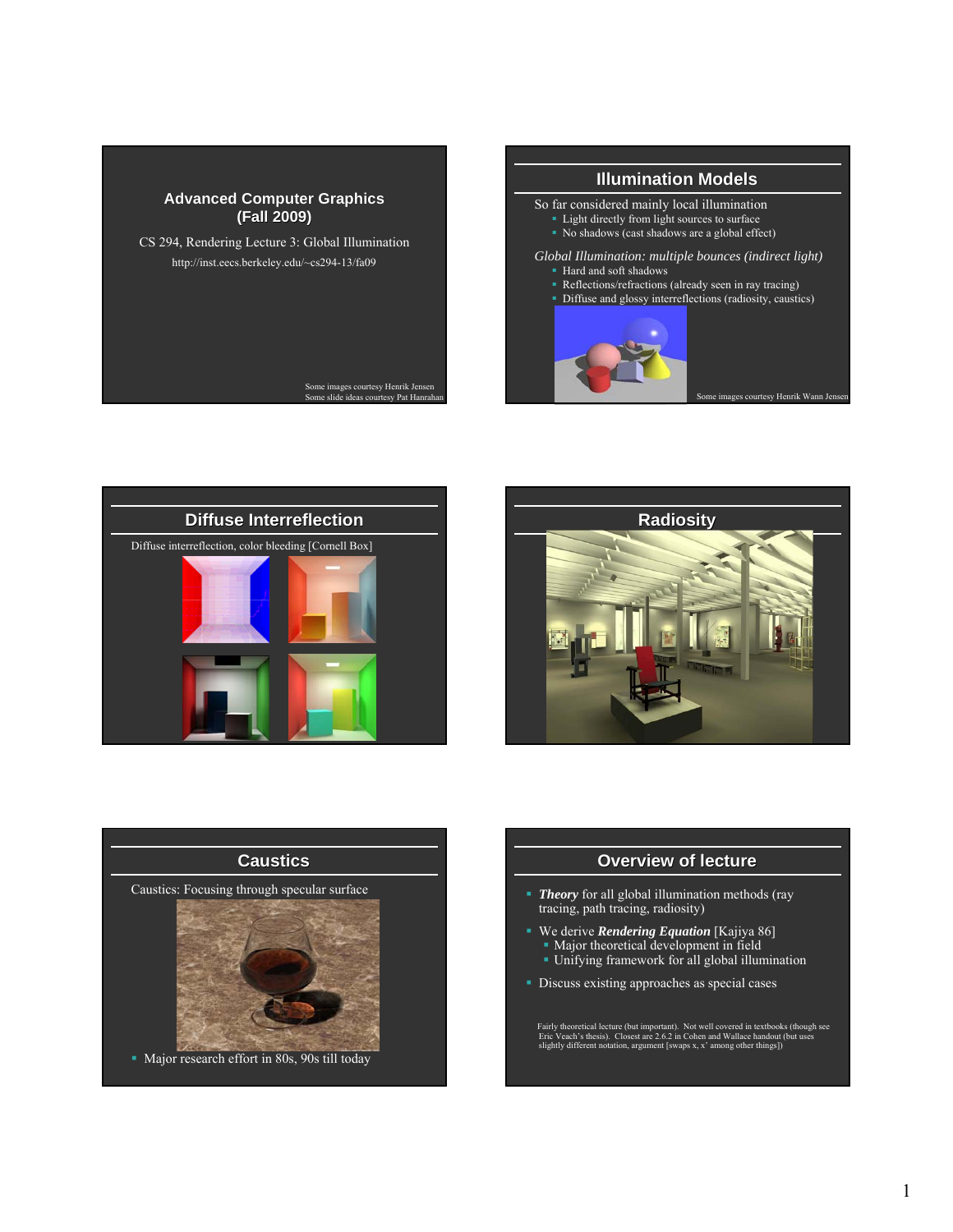## **Outline**

- *Reflectance Equation (review)*
- *Global Illumination*
- *Rendering Equation*
- As a general Integral Equation and Operator
- Approximations (Ray Tracing, Radiosity)
- **Surface Parameterization (Standard Form)**

Reflectance Equation (review) ☀  $\omega_i \mid \omega_r$ *x*  $L_r(x, \omega_r) = L_e(x, \omega_r) + L_i(x, \omega_i) f(x, \omega_i, \omega_r) (\omega_i \cdot n)$ Reflected Light Emission Incident BRDF Cosine of Incident angle (Output Image) Light (from light source)







• But determining incoming radiance requires knowing the reflected radiance from surfaces

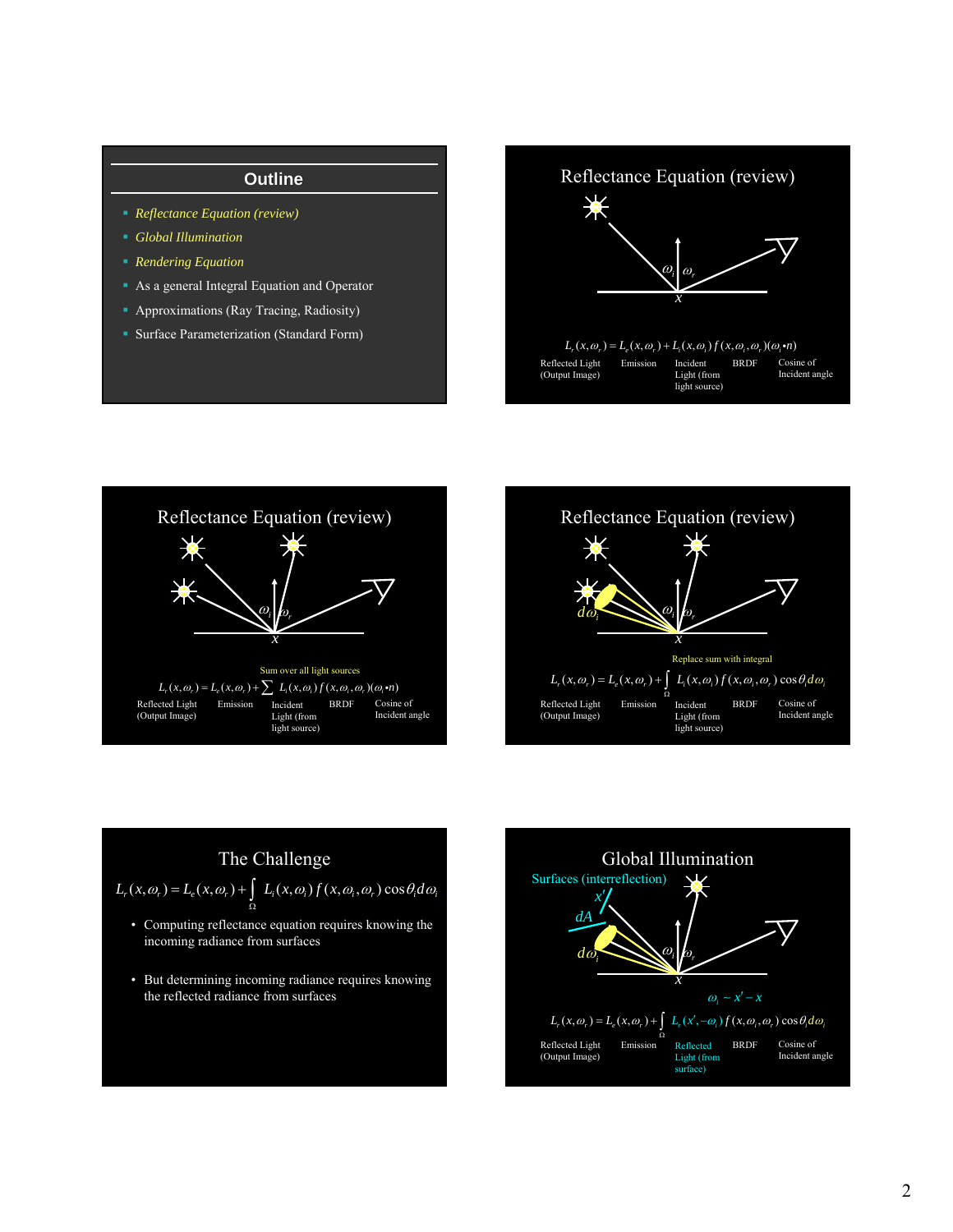



### **Outline**

- **Reflectance Equation (review)**
- **Global Illumination**
- **Rendering Equation**
- *As a general Integral Equation and Operator*
- *Approximations (Ray Tracing, Radiosity)*
- **Surface Parameterization (Standard Form)**



## Linear Operator Theory

• Linear operators act on functions like matrices act on vectors or discrete representations

$$
M
$$
 is a linear operator.  $f$  and  $h$  are functions of  $u$ .

• Basic linearity relations ho

 $h(u) = (M \circ f)(u)$ 

old a and b are scalars  
and g are functions  

$$
f \rightarrow b(M \circ a)
$$

$$
M \circ (af + bg) = a(M \circ f) + b(M \circ g)
$$
  
From the in that integration and different

• Examples include integration and differentiation  $(K \circ f)(u) = \int k(u,v) f(v) dv$ 

$$
(D \circ f)(u) = \frac{\partial f}{\partial u}(u)
$$

Linear Operator Equation  
\n
$$
l(u) = e(u) + \int l(v) \underbrace{K(u, v) dv}_{\text{Kernel of equation}}
$$
\n
$$
L = E + KL
$$
\nn also be discretized to simple matrix equation

Can also be discretized to simple matrix equation [or system of simultaneous linear equations] (L, E are vectors, K is the light transport matrix)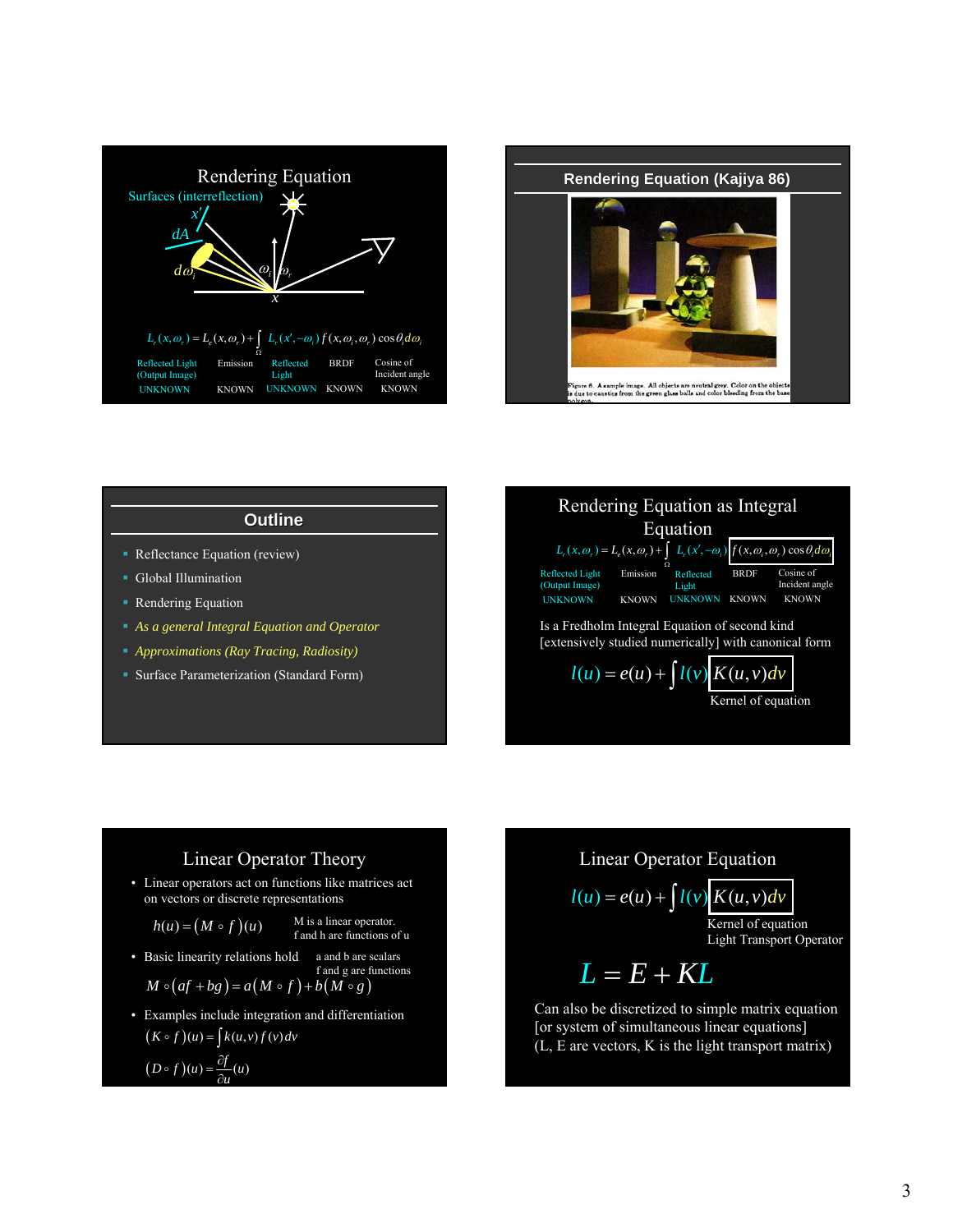# Solving the Rendering Equation

$$
L = E + KL
$$
  
\n
$$
IL - KL = E
$$
  
\n
$$
(I - K)L = E
$$
  
\n
$$
L = (I - K)^{-1}E
$$
  
\nBinomial Theorem  
\n
$$
L = (I + K + K^2 + K^3 + ...)E
$$
  
\n
$$
L = E + KE + K^2E + K^3E + ...
$$
  
\nTerm n corresponds to n bounces of light

# Solving the Rendering Equation

- Too hard for analytic solution, numerical methods
- Approximations, that compute different terms, accuracies of the rendering equation
- Two basic approaches are ray tracing, radiosity. More formally, Monte Carlo and Finite Element
- Monte Carlo techniques sample light paths, form statistical estimate (example, path tracing)
- Finite Element methods discretize to matrix equation







| <b>Outline</b>                                |  |
|-----------------------------------------------|--|
| • Reflectance Equation (review)               |  |
| • Global Illumination                         |  |
| • Rendering Equation                          |  |
| • As a general Integral Equation and Operator |  |
| • Approximations (Ray Tracing, Radiosity)     |  |
| ■ Surface Parameterization (Standard Form)    |  |
|                                               |  |
|                                               |  |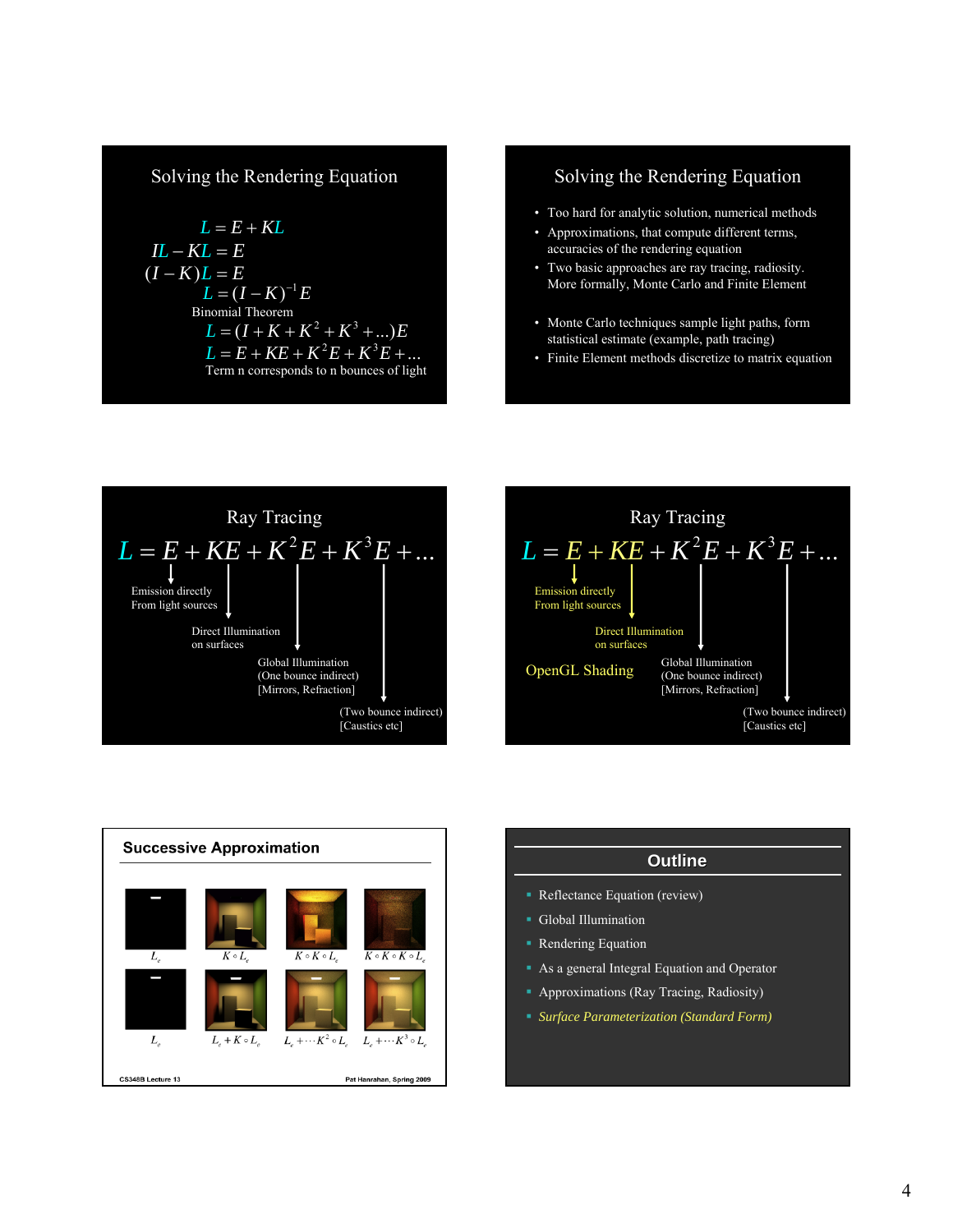











F is the *form factor.* It is dimensionless and is the fraction of energy leaving the entirety of patch j (*multiply by area of* j to get total energy) that arrives anywhere in the entirety of patch i (*divide by area of i* to get energy per unit area or radiosity).